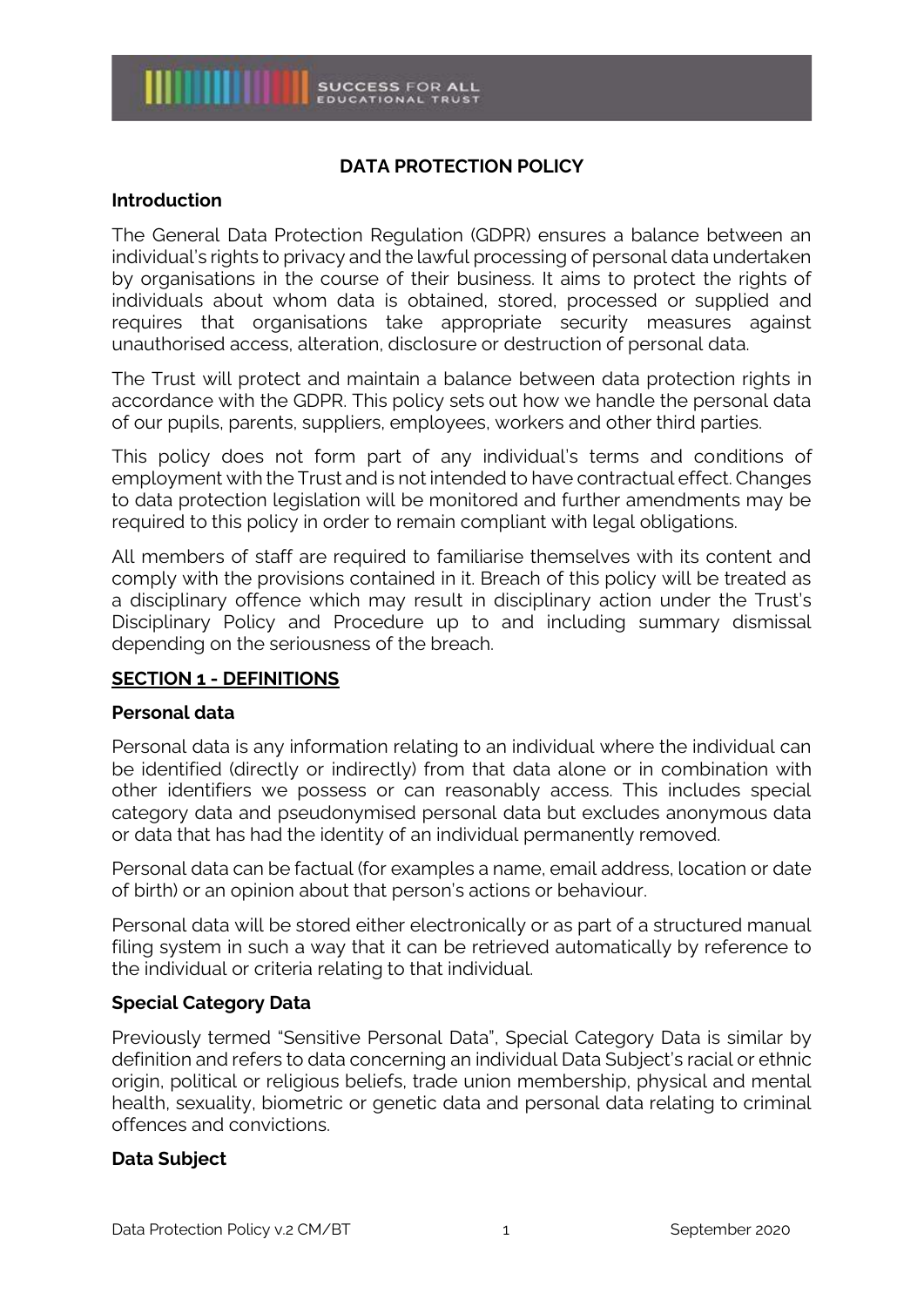

An individual about whom such information is stored is known as the Data Subject. It includes but is not limited to employees.

## **Data Controller**

The organisation storing and controlling such information (i.e. the Trust) is referred to as the Data Controller.

### **Processing**

Processing data involves any activity that involves the use of personal data. This includes but is not limited to: obtaining, recording or holding data or carrying out any operation or set of operations on that data such as organisation, amending, retrieving using, disclosing, erasing or destroying it. Processing also includes transmitting or transferring personal data to third parties.

### **Automated Processing**

Any form of automated processing of personal data consisting of the use of personal data to evaluate certain personal aspects relating to an individual, in particular to analyse or predict aspects concerning that individual's performance at work, economic situation, health, personal preferences, interests, reliability, behaviour, location or movements.

An example of automated processing includes profiling and automated decision making. Automatic decision making is when a decision is made which is based solely on automated processing (without human intervention) which produces legal effects or significantly affects an individual. Automated decision making is prohibited except in exceptional circumstances.

## **Data Protection Impact Assessment (DPIA)**

DPIAs are a tool used to identify risks in data processing activities with a view to reducing them.

### **Criminal Records Information**

This refers to personal information relating to criminal convictions and offences, allegations, proceedings, and related security measures.

## **SECTION 2 - WHEN CAN THE TRUST PROCESS PERSONAL DATA**

### **Data Protection Principles**

The Trust is responsible for and adheres to the principles relating to the processing of personal data as set out in the GDPR.

The principles the Trust must adhere to are set out below.

### **Principle 1: Personal data must be processed lawfully, fairly and in a transparent manner**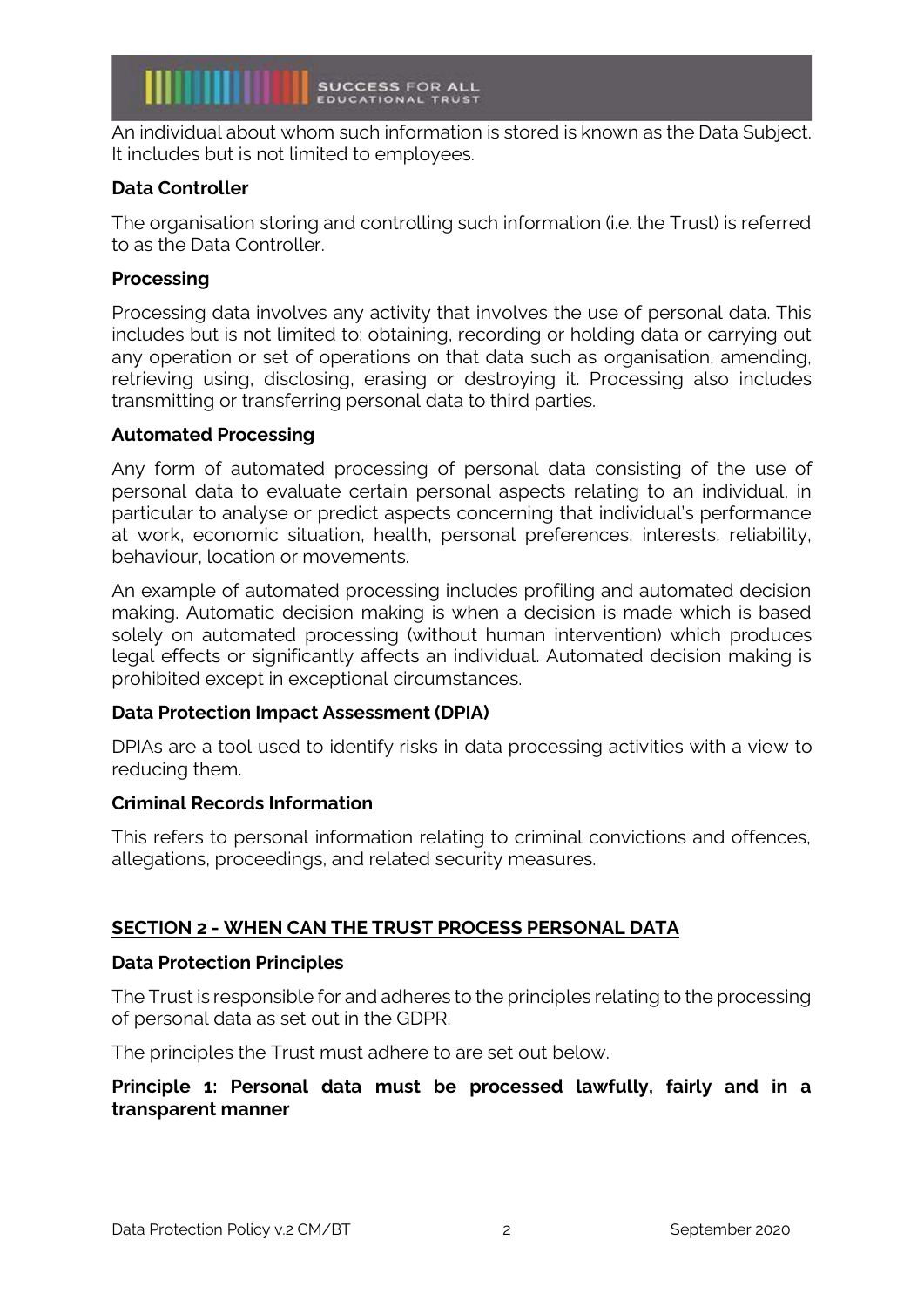The Trust only collect, process and share personal data fairly and lawfully and for specified purposes. The Trust must have a specified purpose for processing personal data and special category of data as set out in the GDPR.

Before the processing starts for the first time we will review the purposes of the particular processing activity and select the most appropriate lawful basis for that processing. We will then regularly review those purposes whilst processing continues in order to satisfy ourselves that the processing is necessary for the purpose of the relevant lawful basis (i.e. that there is no other reasonable way to achieve that purpose).

### Personal Data

The Trust may only process a data subject's personal data if one of the following fair processing conditions are met: -

- The data subject has given their consent;
- The processing is necessary for the performance of a contract with the data subject or for taking steps at their request to enter into a contract;
- To protect the data subject's vital interests;
- To meet our legal compliance obligations (other than a contractual obligation);
- To perform a task in the public interest or in order to carry out official functions as authorised by law;
- For the purposes of the Trust's legitimate interests where authorised in accordance with data protection legislation. This is provided that it would not prejudice the rights and freedoms or legitimate interests of the data subject.

## Special Category Data

The Trust may only process special category data if they are entitled to process personal data (using one of the fair processing conditions above) AND one of the following conditions are met: -

- The data subject has given their explicit consent;
- The processing is necessary for the purposes of exercising or performing any right or obligation which is conferred or imposed on the Trust in the field of employment law, social security law or social protection law. This may include, but is not limited to, dealing with sickness absence, dealing with disability and making adjustments for the same, arranging private health care insurance and providing contractual sick pay;
- To protect the data subject's vital interests;
- To meet our legal compliance obligations (other than a contractual obligation);
- Where the data has been made public by the data subject;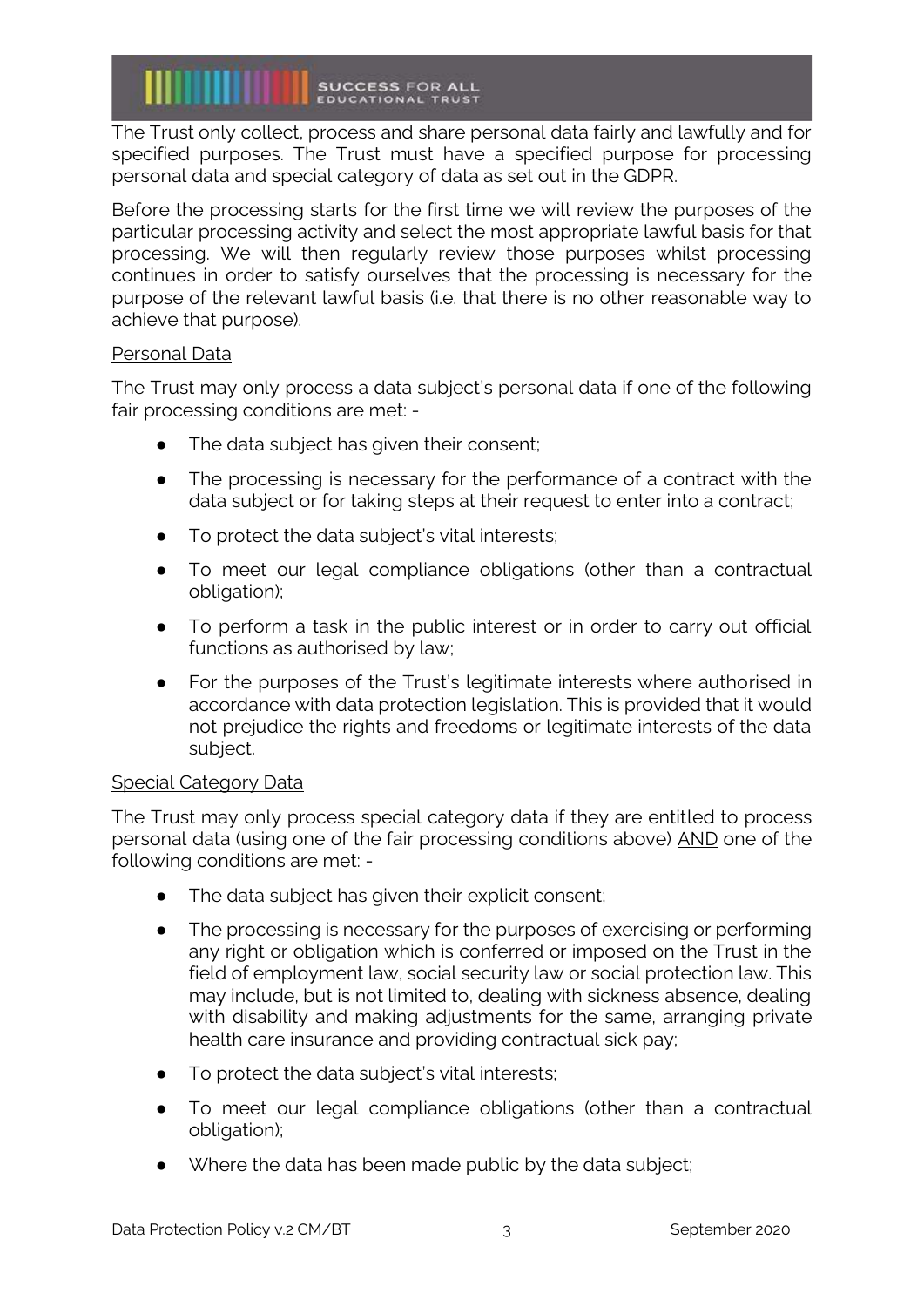- To perform a task in the substantial public interest or in order to carry out official functions as authorised by law;
- Where it is necessary for the purposes of preventive or occupational medicine, for the assessment of the working capacity of the employee, medical diagnosis, the provision of health or social care or treatment or the management of health or social care systems and services;
- Where it is necessary for reasons of public interest in the area of public health;
- The processing in necessary for archiving, statistical or research purposes.

The Trust identifies and documents the legal grounds being relied upon for each processing activity.

### Consent

Where the Trust relies on consent as a fair condition for processing (as set out above), it will adhere to the requirements set out in the GDPR.

Consent must be freely given, specific, informed and be an unambiguous indication of the data subject's wishes by which they signify agreement to the processing of personal data relating to them. Explicit consent requires a very clear and specific statement to be relied upon (i.e. more than just mere action is required).

A data subject will have consented to processing of their personal data if they indicate agreement clearly either by a statement or positive action to the processing. Consent requires affirmative action so silence, pre-ticked boxes or inactivity will not amount to valid consent.

Data subjects must be easily able to withdraw consent to processing at any time and withdrawal must be promptly honoured.

If explicit consent is required, the Trust will normally seek another legal basis to process that data. However if explicit consent is require the data subject will be provided with full information in order to provide explicit consent.

The Trust will keep records of consents obtained in order to demonstrate compliance with consent requirements under the GDPR.

### **Principle 2: Personal data must be collected only for specified, explicit and legitimate purposes**

Personal data will not be processed in any matter that is incompatible with the legitimate purposes.

The Trust will not use personal data for new, different or incompatible purposes from that disclosed when it was first obtained unless we have informed the data subject of the new purpose (and they have consented where necessary).

### **Principle 3: Personal data must be adequate, relevant and limited to what is necessary in relation to the purposes for which it is processed**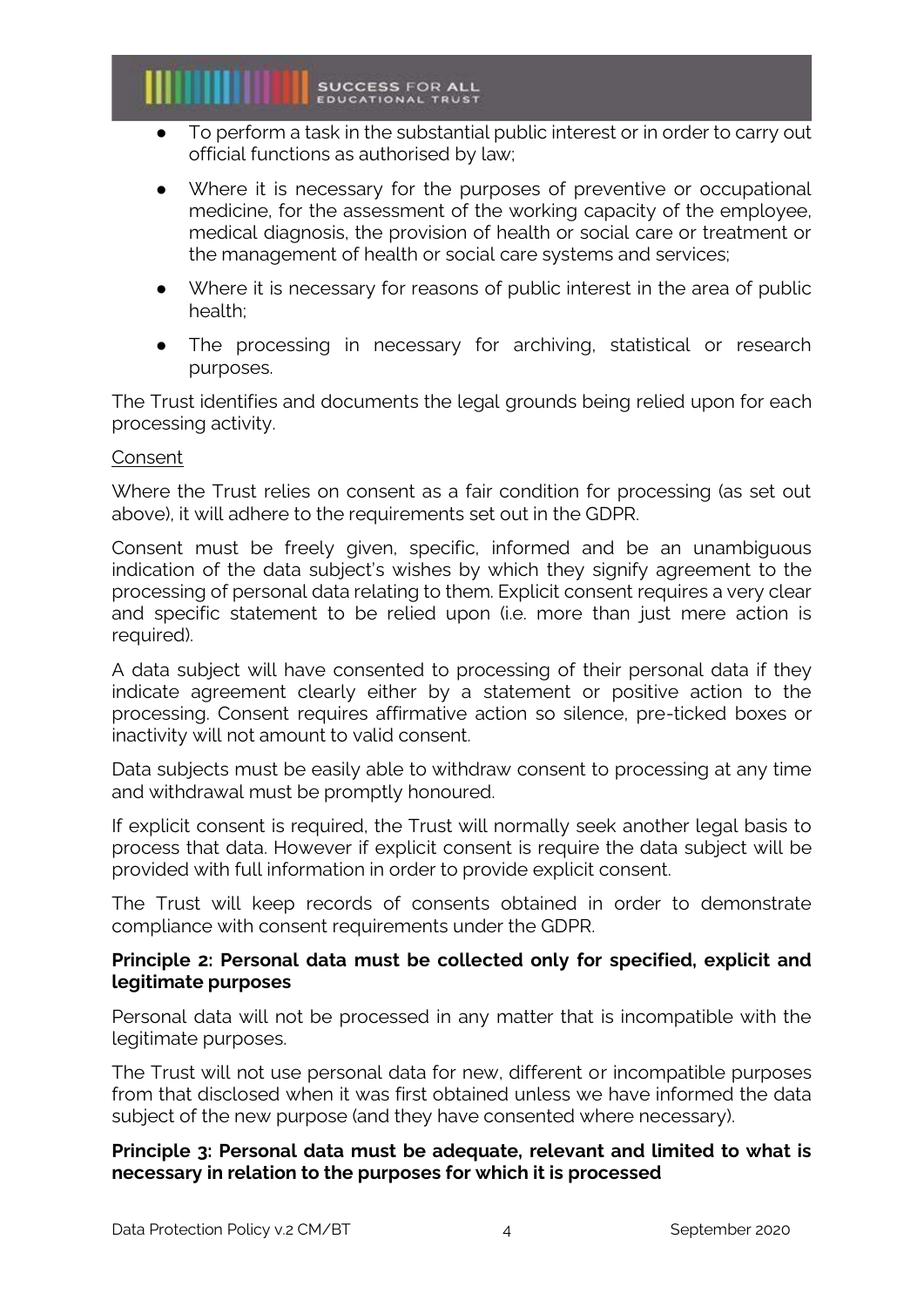

The Trust will only process personal data when our obligations and duties require us to. We will not collect excessive data and ensure any personal data collected is adequate and relevant for the intended purposes.

When personal data is no longer needed for specified purposes, the Trust shall delete or anonymise the data. Please refer to the Trust's Data Retention Policy for further quidance.

### **Principle 4: Personal data must be accurate and, where necessary, kept up to date**

The Trust will endeavour to correct or delete any inaccurate data being processed by checking the accuracy of the personal data at the point of collection and at regular intervals afterwards. We will take all reasonable steps to destroy or amend inaccurate or out of date personal data.

Data subjects also have an obligation to ensure that their data is accurate, complete, up to date and relevant. Data subjects have the right to request rectification to incomplete or inaccurate data held by the Trust..

### **Principle 5: Personal data must not be kept in a form which permits identification of data subjects for longer than is necessary for the purposes for which the data is processed**

Legitimate purposes for which the data is being processed may include satisfying legal, accounting or reporting requirements. The Trust will ensure that they adhere to legal timeframes for retaining data.

We will take reasonable steps to destroy or erase from our systems all personal data that we no longer require. We will also ensure that data subjects are informed of the period for which data is stored and how that period is determined in our privacy notices.

Please refer to the Trust's Retention Policy for further details about how the Trust retains and removes data.

### **Principle 6: Personal data must be processed in a manner that ensures its security using appropriate technical and organisational measures to protect against unauthorised or unlawful processing and against accidental loss, destruction or damage**

In order to assure the protection of all data being processed, the Trust will develop, implement and maintain reasonable safeguard and security measures. This includes using measures such as: -

- **•** Encryption;
- Pseudonymisation (this is where the Trust replaces information that directly or indirectly identifies an individual with one or more artificial identifiers or pseudonyms so that the person to whom the data relates cannot be identified without the use of additional information which is meant to be kept separately and secure);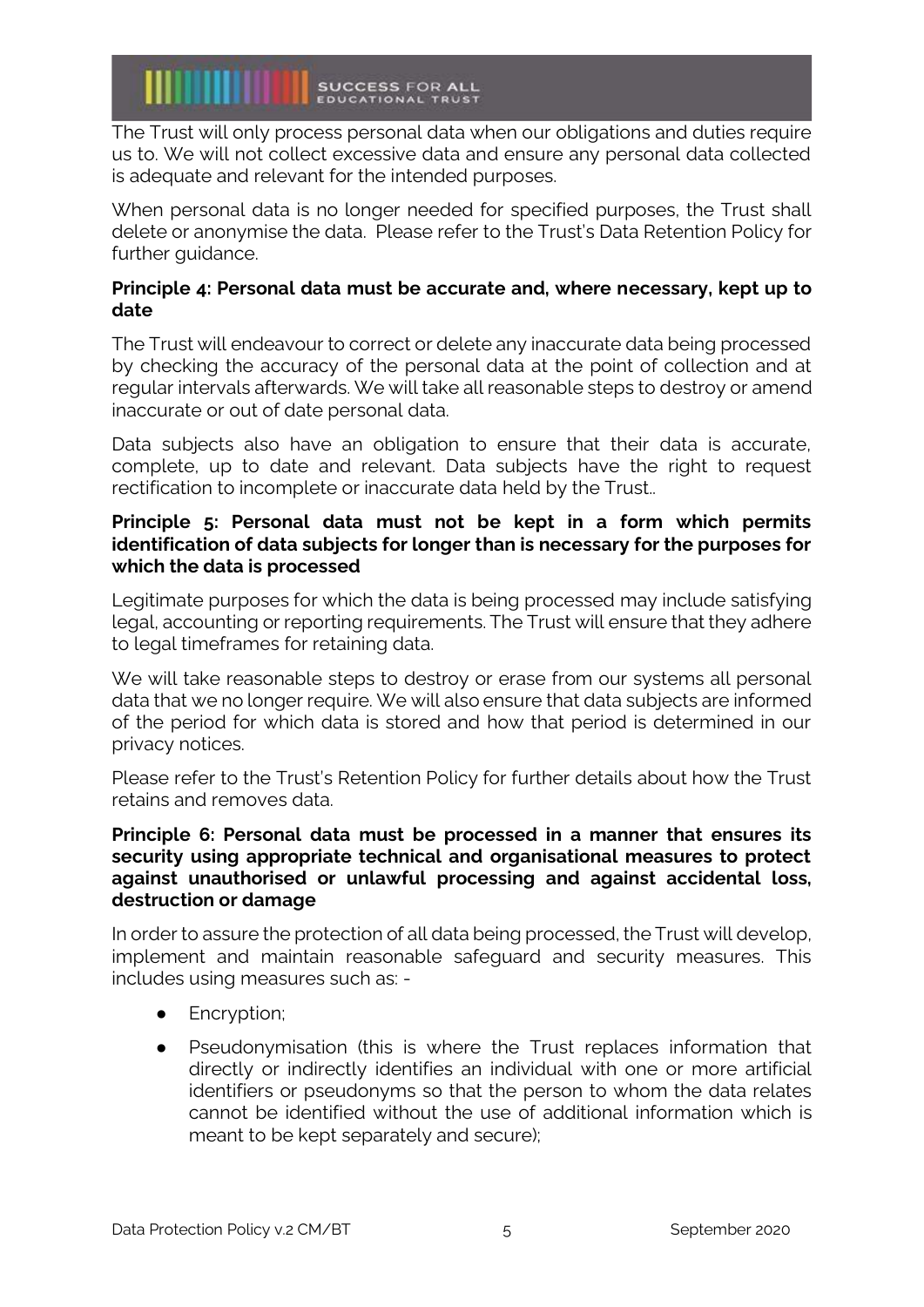- Ensuring authorised access (i.e. that only people who have a need to know the personal data are authorised to access it);
- Adhering to confidentiality principles;
- Ensuring personal data is accurate and suitable for the process for which it is processed.

The Trust follow procedures and technologies to ensure security and will regularly evaluate and test the effectiveness of those safeguards to ensure security in processing personal data.

The Trust will only transfer personal data to third party service providers who agree to comply with the required policies and procedures and agree to put adequate measures in place.

### **Sharing Personal Data**

The Trust will generally not share personal data with third parties unless certain safeguards and contractual arrangements have been put in place. These include if the third party: -

- Has a need to know the information for the purposes of providing the contracted services;
- Sharing the personal data complies with the privacy notice that has been provided to the data subject and, if required, the data subject's consent has been obtained;
- The third party has agreed to comply with the required data security standards, policies and procedures and put adequate security measures in place;
- The transfer complies with any applicable cross border transfer restrictions; and
- A fully executed written contract that contains GDPR approved third party clauses has been obtained.

There may be circumstances where the Trust is required either by law or in the best interests of our pupils, parents or staff to pass information onto external authorities, for example, the local authority, Ofsted or the department of health. These authorities are up to date with data protection law and have their own policies relating to the protection of any data that they receive or collect.

The intention to share data relating to individuals to an organisation outside of our Trust shall be clearly defined within written notifications and details and basis for sharing that data given.

## **Transfer of Data Outside the European Economic Area (EEA)**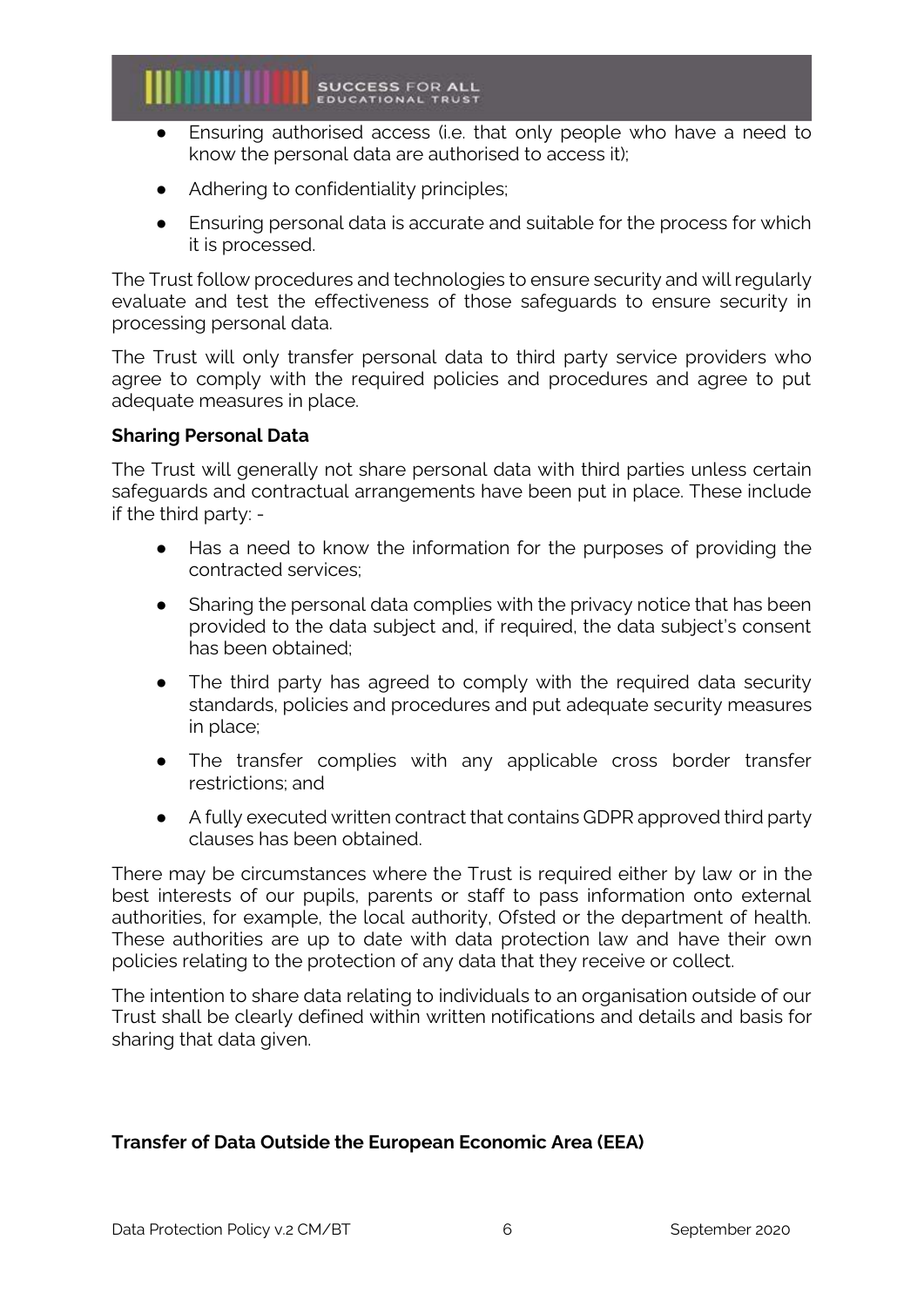The GDPR restricts data transfers to countries outside the EEA in order to ensure that the level of data protection afforded to individuals by the GDPR is not undermined.

The Trust will not transfer data to another country outside of the EEA without appropriate safeguards being in place and in compliance with the GDPR. All staff must comply with the Trust's guidelines on transferring data outside of the EEA. For the avoidance of doubt, a transfer of data to another country can occur when you transmit, send, view or access that data in that particular country.

# **SECTION 3 - DATA SUBJECT'S RIGHTS AND REQUESTS**

Personal data must be made available to data subjects as set out within this policy and data subjects must be allowed to exercise certain rights in relation to their personal data.

The rights data subjects have in relation to how the Trust handle their personal data are set out below: -

- (a) (Where consent is relied upon as a condition of processing) To withdraw consent to processing at any time;
- (b) Receive certain information about the Trust's processing activities;
- (c) Request access to their personal data that we hold (see "Subject Access Requests" at Appendix 1);
- (d) Prevent our use of their personal data for marketing purposes;
- (e) Ask us to erase personal data if it is no longer necessary in relation to the purposes for which it was collected or processed or to rectify inaccurate data or to complete incomplete data;
- (f) Restrict processing in specific circumstances;
- (g) Challenge processing which has been justified on the basis of our legitimate interests or in the public interest;
- (h) Request a copy of an agreement under which personal data is transferred outside of the EEA;
- (i) Object to decisions based solely on automated processing;
- (j) Prevent processing that is likely to cause damage or distress to the data subject or anyone else;
- (k) Be notified of a personal data breach which is likely to result in high risk to their rights and freedoms:
- (l) Make a complaint to the supervisory authority; and
- (m) In limited circumstances, receive or ask for their personal data to be transferred to a third party in a structured, commonly used and machine readable format.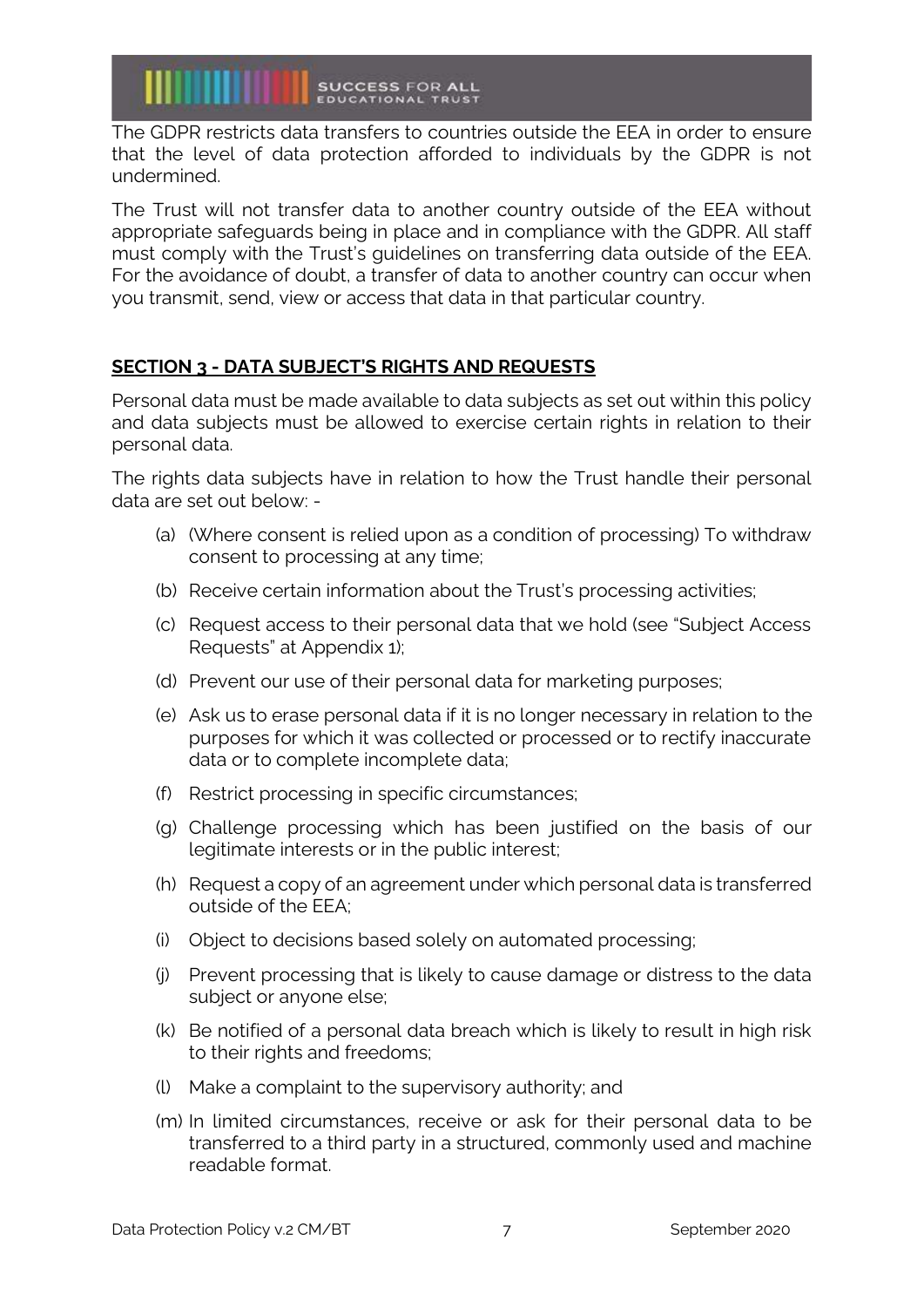

If any request is made to exercise the rights above, it is a requirement for the relevant staff member within the Trust to verify the identity of the individual making the request.

### **Direct Marketing**

The Trust are subject to certain rules and privacy laws when marketing. For example a data subject's prior consent will be required for electronic direct marketing (for example, by email, text or automated calls).

The Trust will explicitly offer individuals the opportunity to object to direct marketing and will do so in an intelligible format which is clear for the individual to understand. The Trust will promptly respond to any individual objection to direct marketing.

### **Employee Obligations**

Employees may have access to the personal data of other members of staff, suppliers, parents or pupils of the Trust in the course of their employment or engagement. If so, the Trust expects those employees to help meet the Trust's data protection obligations to those individuals. Specifically, you must: -

- Only access the personal data that you have authority to access, and only for authorised purposes;
- Only allow others to access personal data if they have appropriate authorisation;
- Keep personal data secure (for example by complying with rules on access to school premises, computer access, password protection and secure file storage and destruction;
- Not to remove personal data or devices containing personal data from the Trust premises unless appropriate security measures are in place (such as pseudonymisation, encryption, password protection) to secure the information;
- Not to store personal information on local drives.

## **SECTION 4 - ACCOUNTABILITY**

The Trust will ensure compliance with data protection principles by implementing appropriate technical and organisational measures. We are responsible for and demonstrate accountability with the GDPR principles.

The Trust have taken the following steps to ensure and document GDPR compliance: -

### **Data Protection Officer (DPO)**

Please find below details of the Trust's Data Protection Officer: -

Data Protection Officer: Judicium Consulting Limited Address: 72 Cannon Street, London, EC4N 6AE Email: [dataservices@judicium.com](mailto:dataservices@judicium.com)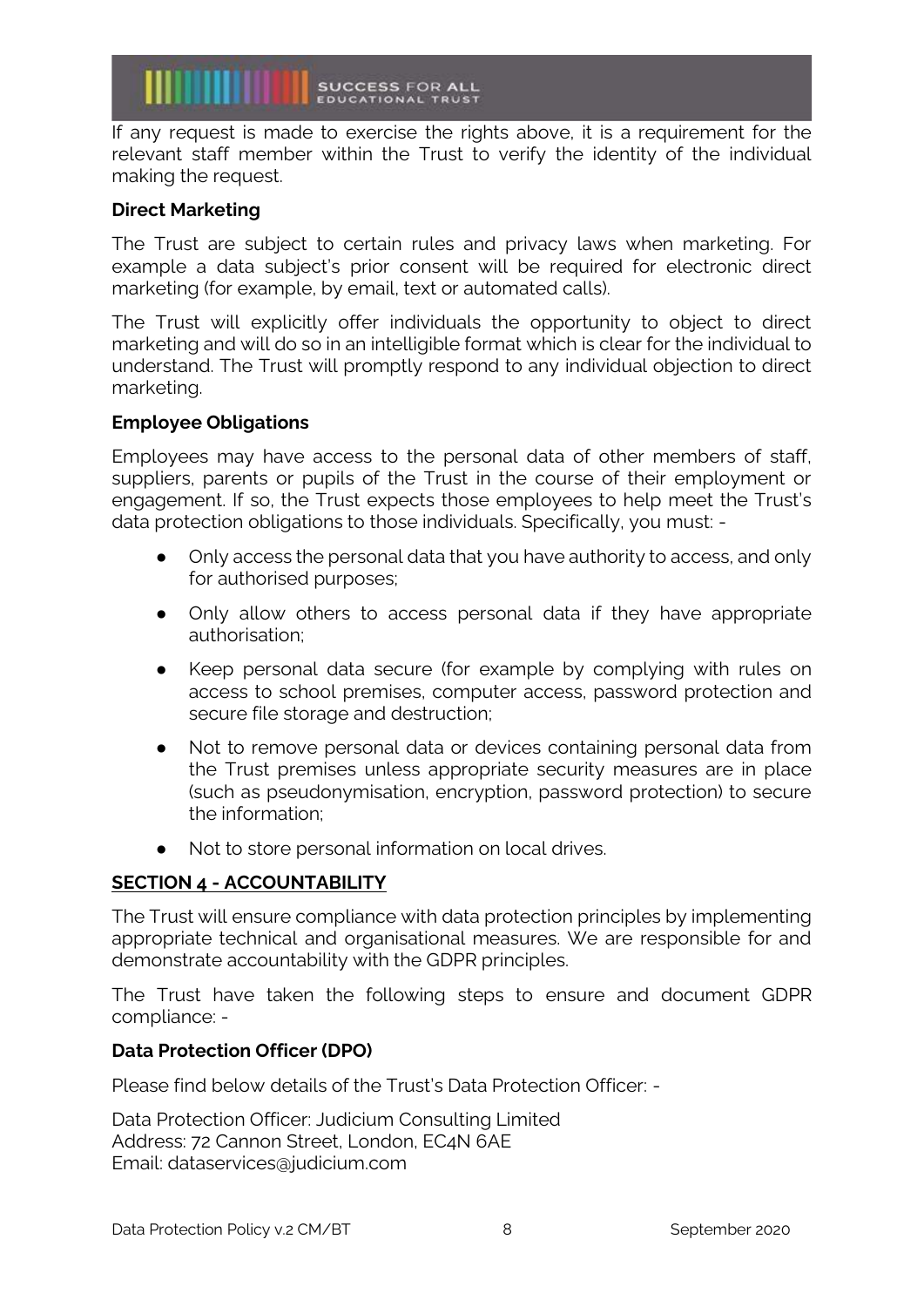

Web: www.judiciumeducation.co.uk

Telephone: 0203 326 9174 Lead Contact: Craig Stilwell

The DPO is responsible for overseeing this data protection policy and developing data-related policies and guidelines.

Please contact the DPO with any questions about the operation of this Data Protection Policy or the GDPR or if you have any concerns that this policy is not being or has not been followed. In particular, you must always contact the DPO in the following circumstances: -

- (a) If you are unsure of the lawful basis being relied on by the Trust to process personal data;
- (b) If you need to rely on consent as a fair reason for processing (please see below the section on consent for further detail);
- (c) If you need to draft privacy notices or fair processing notices;
- (d) If you are unsure about the retention periods for the personal data being processed but would refer you to the Trust's data retention policy in the first instance;
- (e) If you are unsure about what security measures need to be put in place to protect personal data;
- (f) If there has been a personal data breach and would refer you to the procedure set out in the Trust's breach register and procedure;
- (g) If you are unsure on what basis to transfer personal data outside the EEA;
- (h) If you need any assistance dealing with any rights invoked by a data subject;
- (i) Whenever you are engaging in a significant new (or a change in) processing activity which is likely to require a data protection impact assessment or if you plan to use personal data for purposes other than what it was collected for:
- (j) If you plan to undertake any activities involving automated processing or automated decision making;
- (k) If you need help complying with applicable law when carrying out direct marketing activities;
- (l) If you need help with any contracts or other areas in relation to sharing personal data with third parties.

## **Personal Data Breaches**

The GDPR requires the Trust to notify any applicable personal data breach to the Information Commissioner's Office (ICO).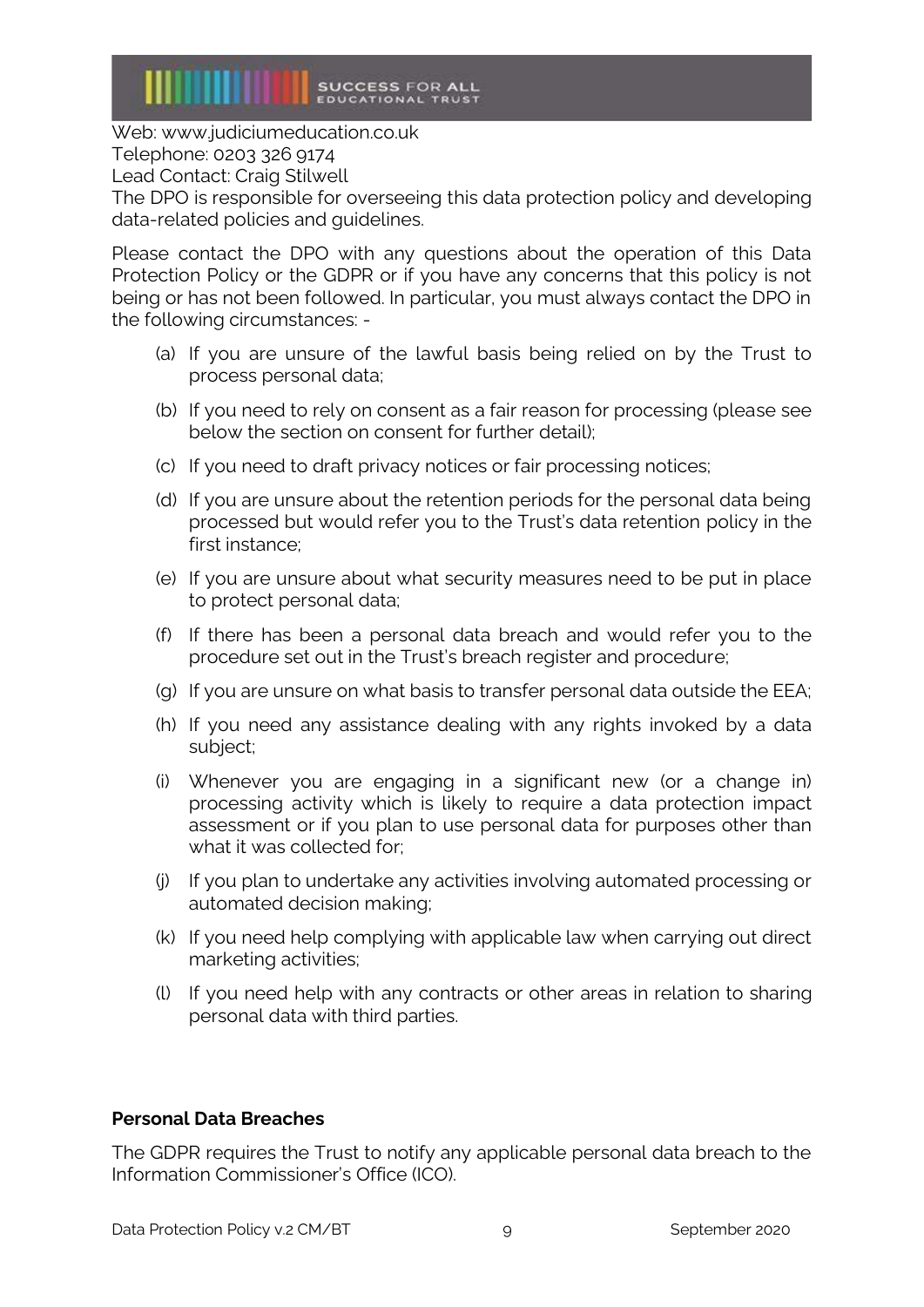We have put in place a breach register and measures to deal with any suspected personal data breach and will notify data subjects or any applicable regulator where we are legally required to do so.

If you know or suspect that a personal data breach has occurred, do not attempt to investigate the matter yourself. Immediately contact the person designated as the key point of contact for personal data breaches (who is [Justin Barrett]) or your DPO.

## **Transparency and Privacy Notices**

The Trust will provide detailed, specific information to data subjects. This information will be provided through the Trust's privacy notices which are concise, transparent, intelligible, easily accessible and in clear and plain language so that a data subject can easily understand them. Privacy notices sets out information for data subjects about how the Trust use their data and the Trust's privacy notices are tailored to suit the data subject.

Whenever we collect personal data directly from data subjects, including for human resources or employment purposes, we will provide the data subject with all the information required by the GDPR including the identity of the data protection officer, the Trust's contact details, how and why we will use, process, disclose, protect and retain personal data. This will be provided in our privacy notice.

When personal data is collected indirectly (for example from a third party or publically available source), we will provide the data subject with the above information as soon as possible after receiving the data. The Trust will also confirm whether that third party has collected and processed data in accordance with the GDPR.

Notifications shall be in accordance with ICO guidance and, where relevant, be written in a form understandable by those defined as "children" under the GDPR

## **Privacy By Design**

The Trust adopt a privacy be design approach to data protection to ensure that we adhere to data compliance and to implement technical and organisational measures in an effective manner.

Privacy by design is an approach that promotes privacy and data protection compliance from the start. To help us achieve this, the Trust takes into account the nature and purposes of the processing, any cost of implementation and any risks to rights and freedoms of data subjects when implementing data processes.

## **Data Protection Impact Assessments (DPIAs)**

In order to achieve a privacy by design approach, the Trust conduct DPIAs for any new technologies or programmes being used by the Trust which could affect the processing of personal data. In any event the Trust carries out DPIAs when required by the GDPR in the following circumstances: -

● For the use of new technologies (programs, systems or processes) or changing technologies;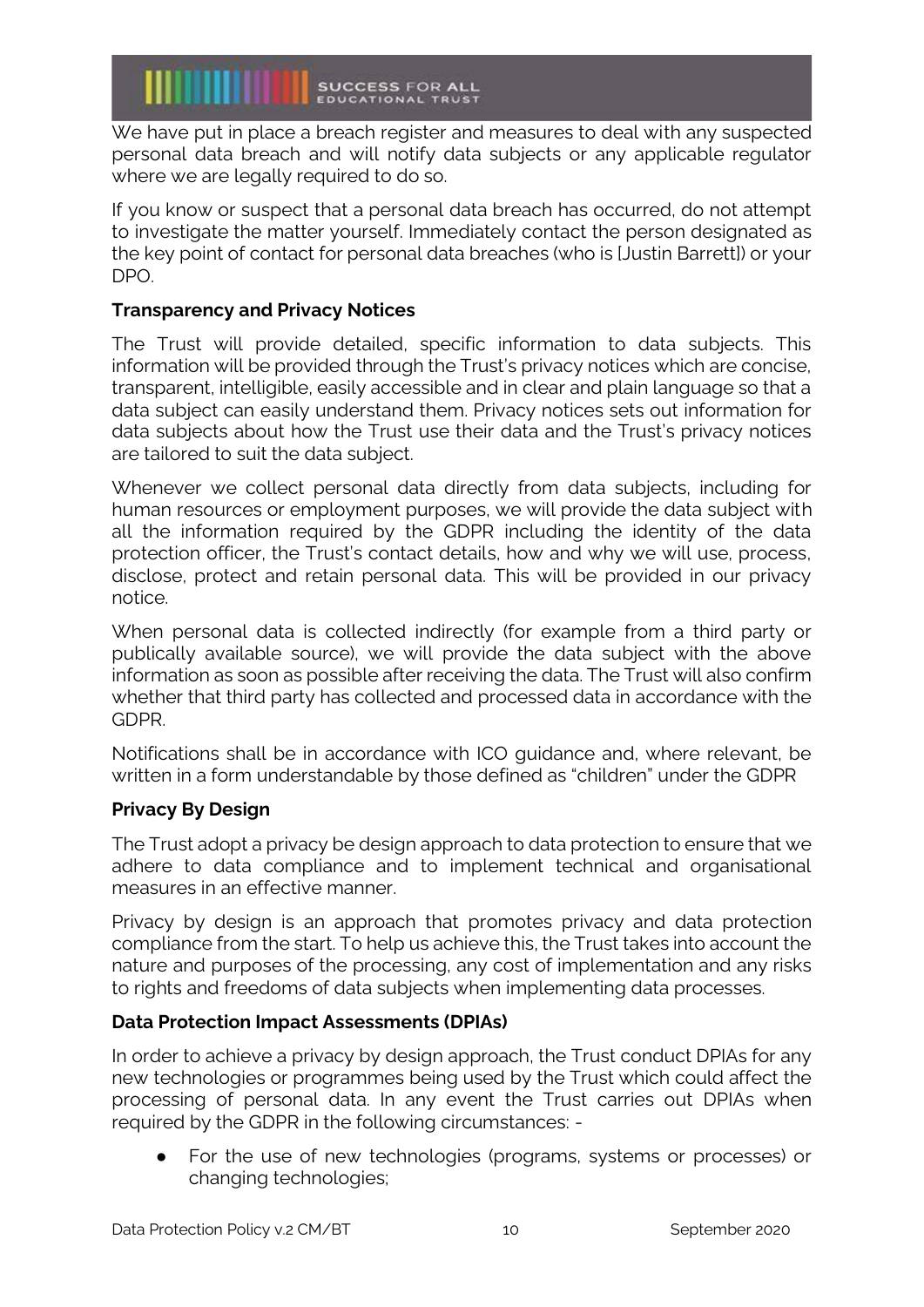

- For the use of automated processing;
- For large scale processing of special category data;
- For large scale, systematic monitoring of a publicly accessible area (through the use of CCTV).

Our DPIAs contain: -

- A description of the processing, its purposes and any legitimate interests used;
- An assessment of the necessity and proportionality of the processing in relation to its purpose;
- An assessment of the risk to individuals; and
- The risk mitigation measures in place and demonstration of compliance.

### **Record Keeping**

The Trust are required to keep full and accurate records of our data processing activities. These records include: -

- The name and contact details of the Trust;
- The name and contact details of the Data Protection Officer;
- Descriptions of the types of personal data used;
- Description of the data subjects;
- Details of the Trust's processing activities and purposes;
- Details of any third party recipients of the personal data;
- Where personal data is stored;
- Retention periods; and
- Security measures in place.

### **Training**

The Trust will ensure all relevant personnel have undergone adequate training to enable them to comply with data privacy laws.

### **Audit**

The Trust, through its data protection officer, regularly test our data systems and processes in order to assess compliance. These are done through data audits which take place annually in order to review use of personal data.

### **Monitoring**

We will monitor the effectiveness of this and all of our policies and procedures and conduct a full review and update as appropriate.

Our monitoring and review will include looking at how our policies and procedures are working in practice to reduce the risks posed to the Trust.

#### **Review**

This policy will be reviewed and amended as necessary.

Policy date: September 2020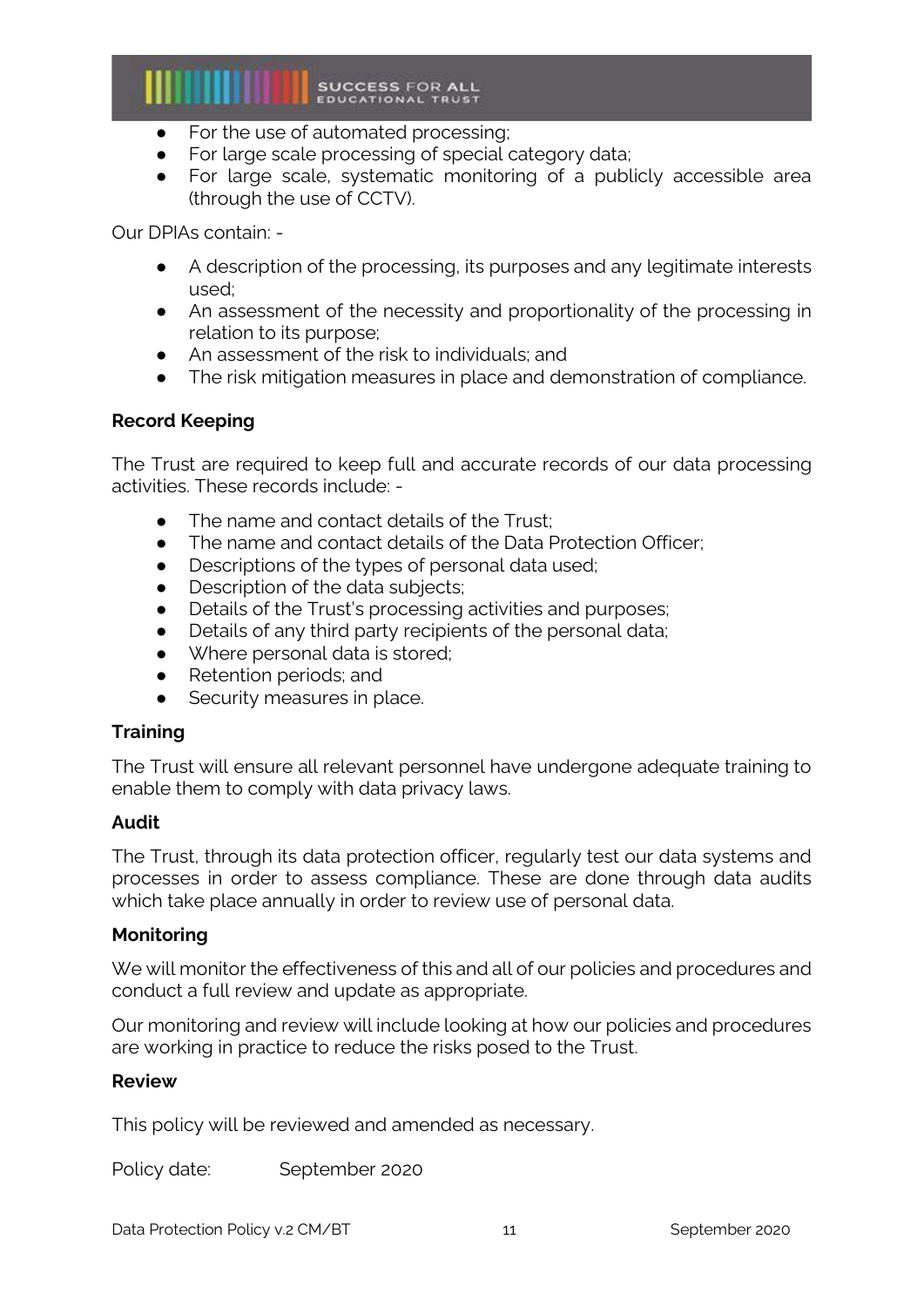

| $\sim$<br>Signature of Q<br>TUSTAAS'<br>Chair of |  |
|--------------------------------------------------|--|
|--------------------------------------------------|--|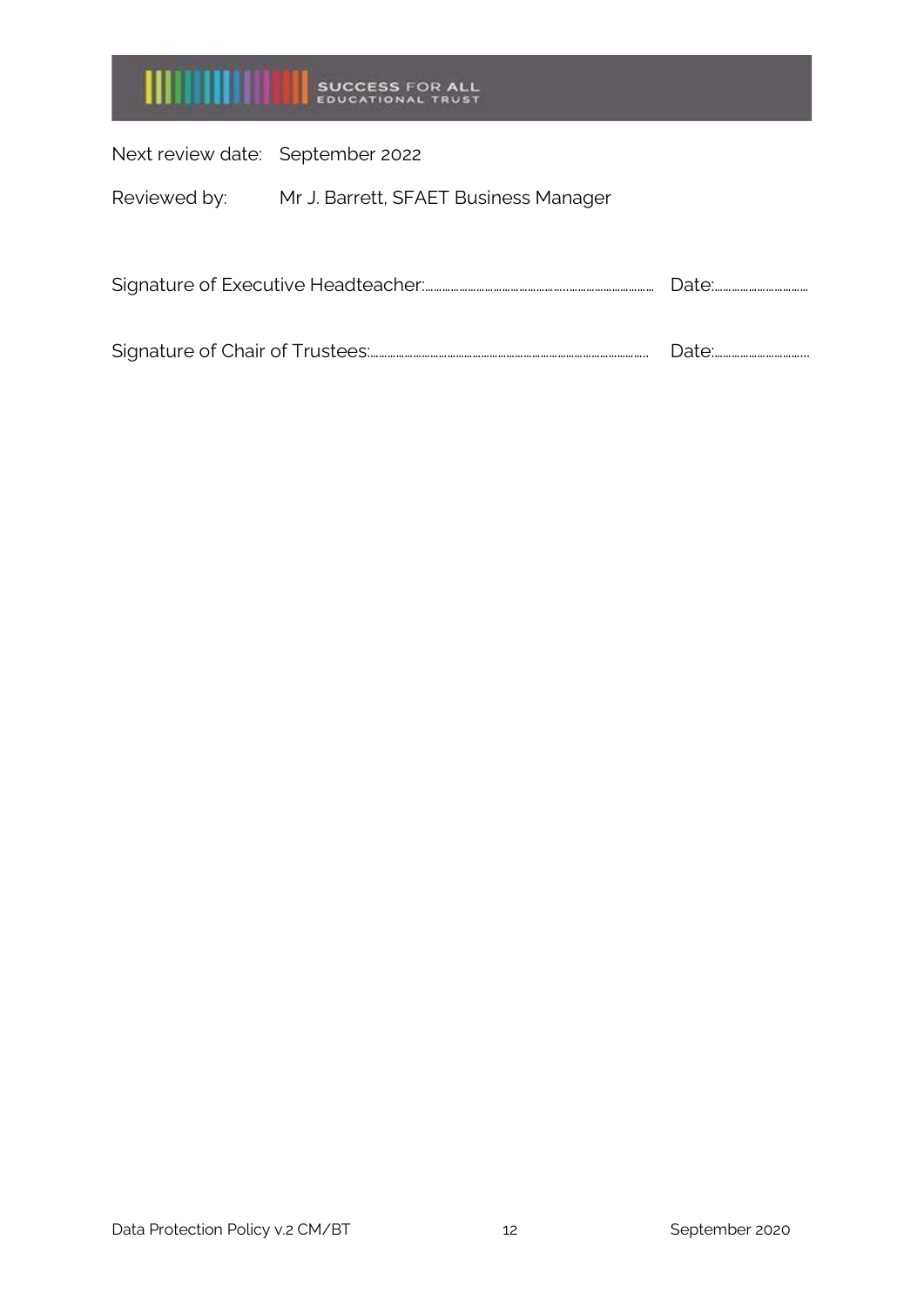

## **Appendix 1 – Subject Access Requests**

Under Data Protection Law, Data Subjects have a general right to find out whether the Trust hold or process personal data about them, to access that data, and to be given supplementary information. This is known as the right of access, or the right to make a data subject access request (SAR). The purpose of the right is to enable the individual to be aware of, and verify, the lawfulness of the processing of personal data that the Trust are undertaking.

A Data Subject has the right to be informed by the Trust of the following: -

- (a) Confirmation that their data is being processed;
	- (b) Access to their personal data;
	- (c) A description of the information that is being processed;
	- (d) The purpose for which the information is being processed;
	- (e) The recipients/class of recipients to whom that information is or may be disclosed;
	- (f) Details of the Trust's sources of information obtained;
	- (g) In relation to any Personal Data processed for the purposes of evaluating matters in relation to the Data Subject that has constituted or is likely to constitute the sole basis for any decision significantly affecting him or her, to be informed of the logic of the Data Controller's decision making. Such data may include, but is not limited to, performance at work, creditworthiness, reliability and conduct; and
	- (h) Other supplementary information.

### **How to recognise a subject access request**

A data subject access request is a request from an individual (or from someone acting with the authority of an individual, e.g. a solicitor or a parent making a request in relation to information relating to their child):

- for confirmation as to whether the Trust process personal data about him or her and, if so
- for access to that personal data
- and/or certain other supplementary information

A valid SAR can be both in writing (by letter, email, WhatsApp text) or verbally (e.g. during a telephone conversation). The request may refer to the GDPR and/or to 'data protection' and/or to 'personal data' but does not need to do so in order to be a valid request. For example, a letter which states 'please provide me with a copy of information that the Trust hold about me' will be a data subject access request and should be treated as such.

A data subject is generally only entitled to access their own personal data, and not information relating to other people.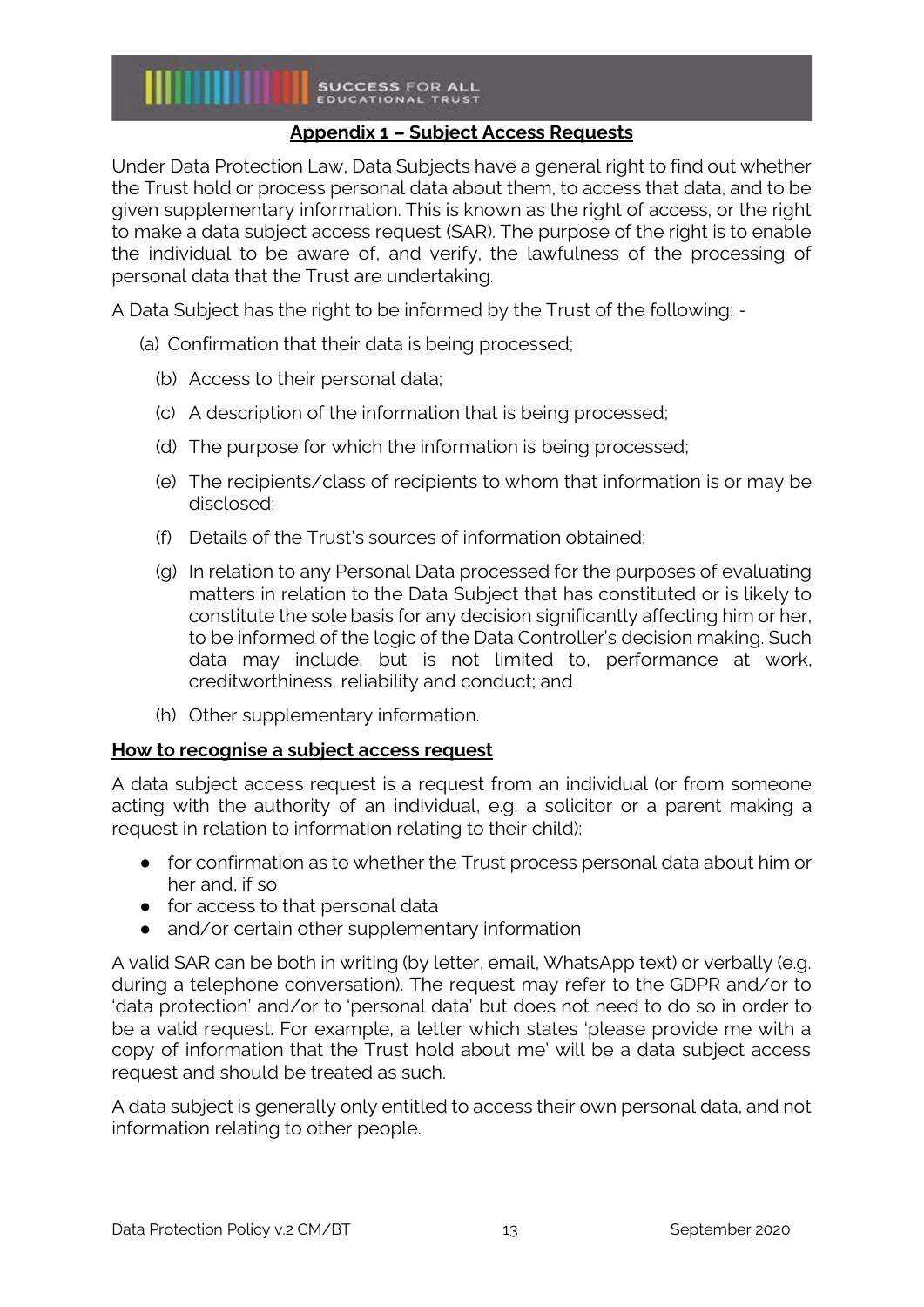

#### **How to make a data subject access request**

Whilst there is no requirement to do so, we encourage any individuals who wish to make such a request to make the request in writing, detailing exactly the personal data being requested. This allows the Trust to easily recognise that you wish to make a data subject access request and the nature of your request. If the request is unclear/ vague we may be required to clarify the scope of the request which may in turn delay the start of the time period for dealing with the request.

### **What to do when you receive a data subject access request**

All data subject access requests should be immediately directed to [Trust Business Manager] who should contact Judicium as DPO in order to assist with the request and what is required.

### **Acknowledging the request**

When receiving a SAR the Trust shall acknowledge the request as soon as possible and inform the requester about the statutory deadline (of one calendar month) to respond to the request.

In addition to acknowledging the request, the Trust may ask for:

- proof of ID (if needed);
- further clarification about the requested information;
- if it is not clear where the information shall be sent, the Trust must clarify what address/email address to use when sending the requested information; and/or
- consent (if requesting third party data).

The Trust should work with their DPO in order to create the acknowledgment.

### **Verifying the identity of a requester or requesting clarification of the request**

Before responding to a SAR, the Trust will take reasonable steps to verify the identity of the person making the request. In the case of current employees, this will usually be straightforward. The Trust is entitled to request additional information from a requester in order to verify whether the requester is in fact who they say they are. Where the Trust has reasonable doubts as to the identity of the individual making the request, evidence of identity may be established by production of a passport, driving license, a recent utility bill with current address, birth/marriage certificate, credit card or a mortgage statement.

If an individual is requesting a large amount of data the Trust may ask the requester for more information for the purpose of clarifying the request, but the requester shall never be asked why the request has been made. The Trust shall let the requestor know as soon as possible where more information is needed before responding to the request.

In both cases, the period of responding begins when the additional information has been received. If the Trust do not receive this information, they will be unable to comply with the request.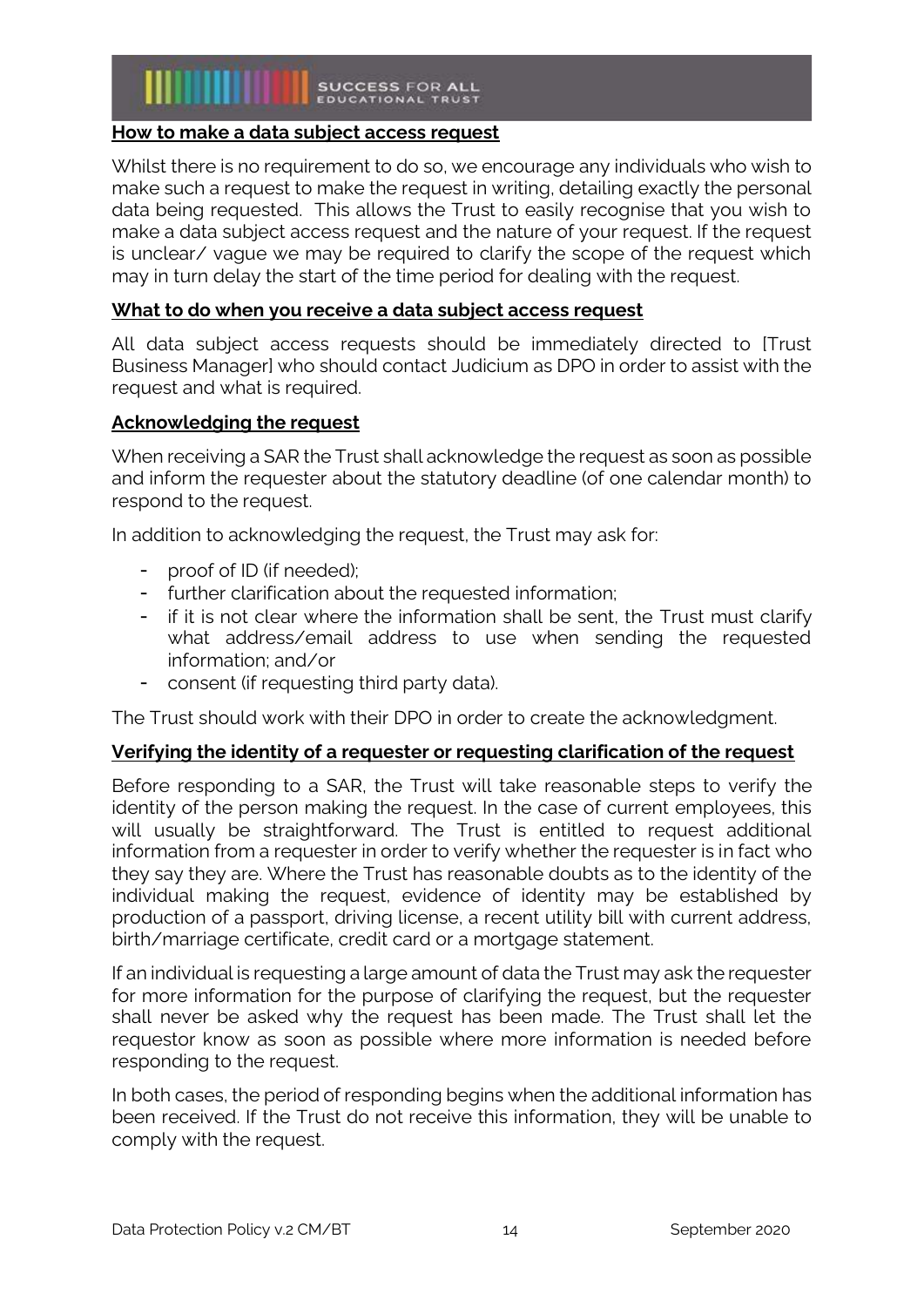

### **Requests made by third parties or on behalf of children**

The school need to be satisfied that the third party making the request is entitled to act on behalf of the individual, but it is the third party's responsibility to provide evidence of this entitlement. This might be a written authority to make the request or it might be a more general power of attorney. The Trust may also require proof of identity in certain circumstances.

When requests are made on behalf of children, it is important to note that even if a child is too young to understand the implications of subject access rights, it is still the right of the child, rather than of anyone else such as a parent or guardian, to have access to the child's personal data. Before responding to a SAR for information held about a child, the Trust should consider whether the child is mature enough to understand their rights. If the school is confident that the child can understand their rights, then the Trust should usually respond directly to the child or seek their consent before releasing their information.

It shall be assessed if the child is able to understand (in broad terms) what it means to make a subject access request and how to interpret the information they receive as a result of doing so. When considering borderline cases, it should be taken into account, among other things:

- the child's level of maturity and their ability to make decisions like this;
- the nature of the personal data;
- any court orders relating to parental access or responsibility that may apply;
- any duty of confidence owed to the child or young person;
- any consequences of allowing those with parental responsibility access to the child's or young person's information. This is particularly important if there have been allegations of abuse or ill treatment;
- any detriment to the child or young person if individuals with parental responsibility cannot access this information; and
- any views the child or young person has on whether their parents should have access to information about them.

Generally, a person aged 12 years or over is presumed to be of sufficient age and maturity to be able to exercise their right of access, unless the contrary is shown. In relation to a child 12 years of age or older, then provided that the Trust is confident that they understand their rights, and there is no reason to believe that the child does not have the capacity to make a request on their own behalf, the Trust will require the written authorisation of the child before responding to the requester, or provide the personal data directly to the child.

The Trust may also refuse to provide information to parents if there are consequences of allowing access to the child's information – for example if it is likely to cause detriment to the child.

## **Fee for responding to a SAR**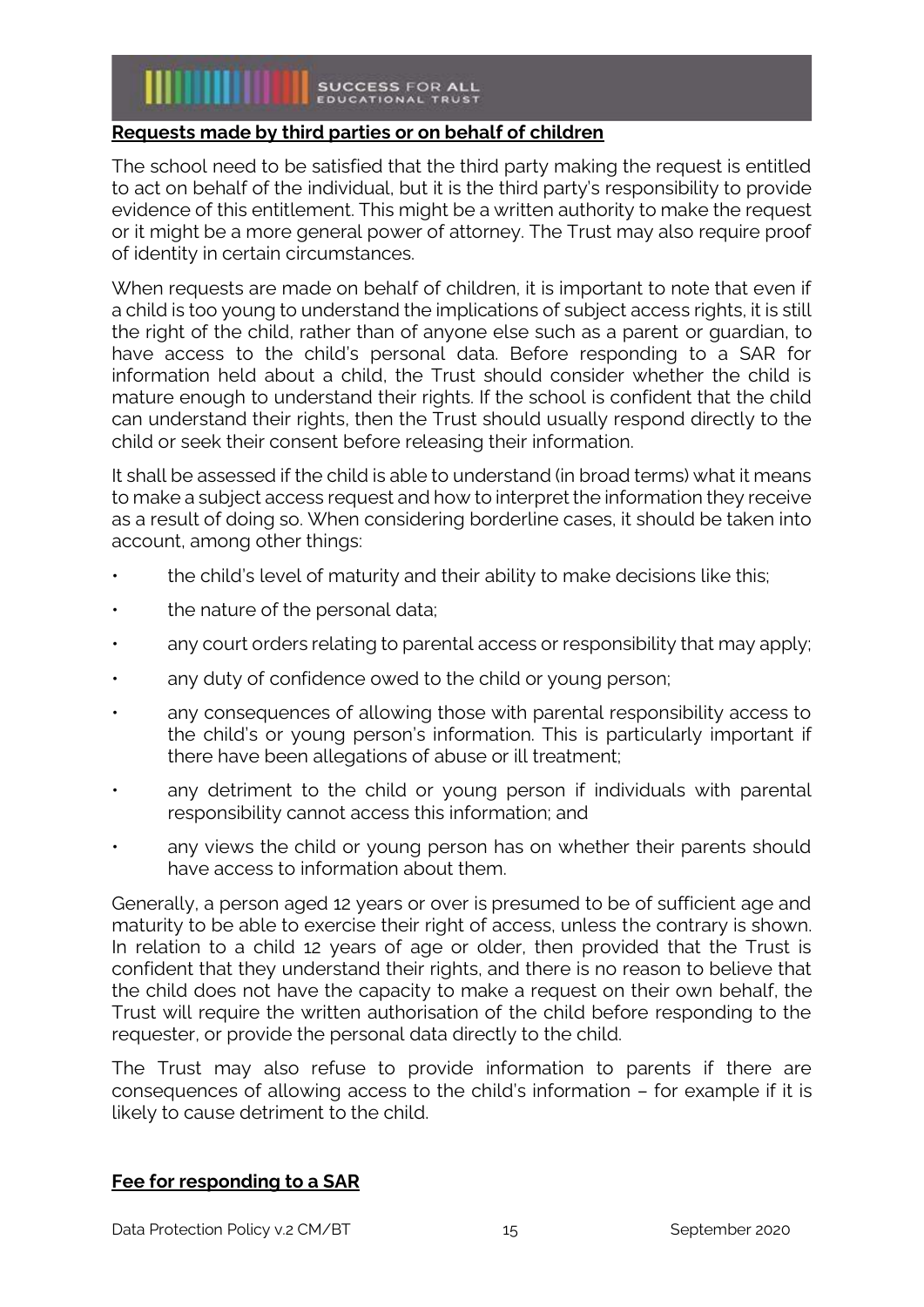

The Trust will usually deal with a SAR free of charge. Where a request is considered to be manifestly unfounded or excessive a fee to cover administrative costs may be requested.

## **Time Period for Responding to a SAR**

The Trust has one calendar month to respond to a SAR. This will run from the day that the request was received or from the day when any additional identification or other information requested is received, or payment of any required fee has been received.

The period for response may be extended by a further two calendar months in relation to complex requests. What constitutes a complex request will depend on the particular nature of the request. The DPO must always be consulted in determining whether a request is sufficiently complex as to extend the response period.

Where a request is considered to be sufficiently complex as to require an extension of the period for response, the Trust will need to notify the requester within one calendar month of receiving the request, together with reasons as to why this extension is considered necessary.

## **School closure periods/COVID19 - Lockdown**

Requests received during or just before school closure periods may not be able to be responded to within the one calendar month response period. This is because [the School will be closed/no one will be on site to comply with the request/our mail gets forwarded/ we do not review emails during this period]. As a result, it is unlikely that your request will be able to be dealt with during this time. We may not be able to acknowledge your request during this time (i.e. until a time when we receive the request), however, if we can acknowledge the request we may still not be able to deal with it until the School re-opens. The Trust will endeavour to comply with requests as soon as possible and will keep in communication with you as far as possible. If your request is urgent, please provide your request during term times and not during/close to closure periods.

## **Information to be provided in response to a request**

The individual is entitled to receive access to the personal data we process about him or her.

The information should be provided in a way that is concise, transparent, easy to understand and easy to access using clear and plain language, with any technical terms, abbreviations or codes explained. The response shall be given in writing if the SAR was made in writing in a commonly-used electronic format.

The information that the Trust are required to supply in response to a SAR must be supplied by reference to the data in question at the time the request was received. However, as the Trust have one month in which to respond the Trust is allowed to take into account any amendment or deletion made to the personal data between the time the request is received and the time the personal data is supplied if such amendment or deletion would have been made regardless of the receipt of the SAR.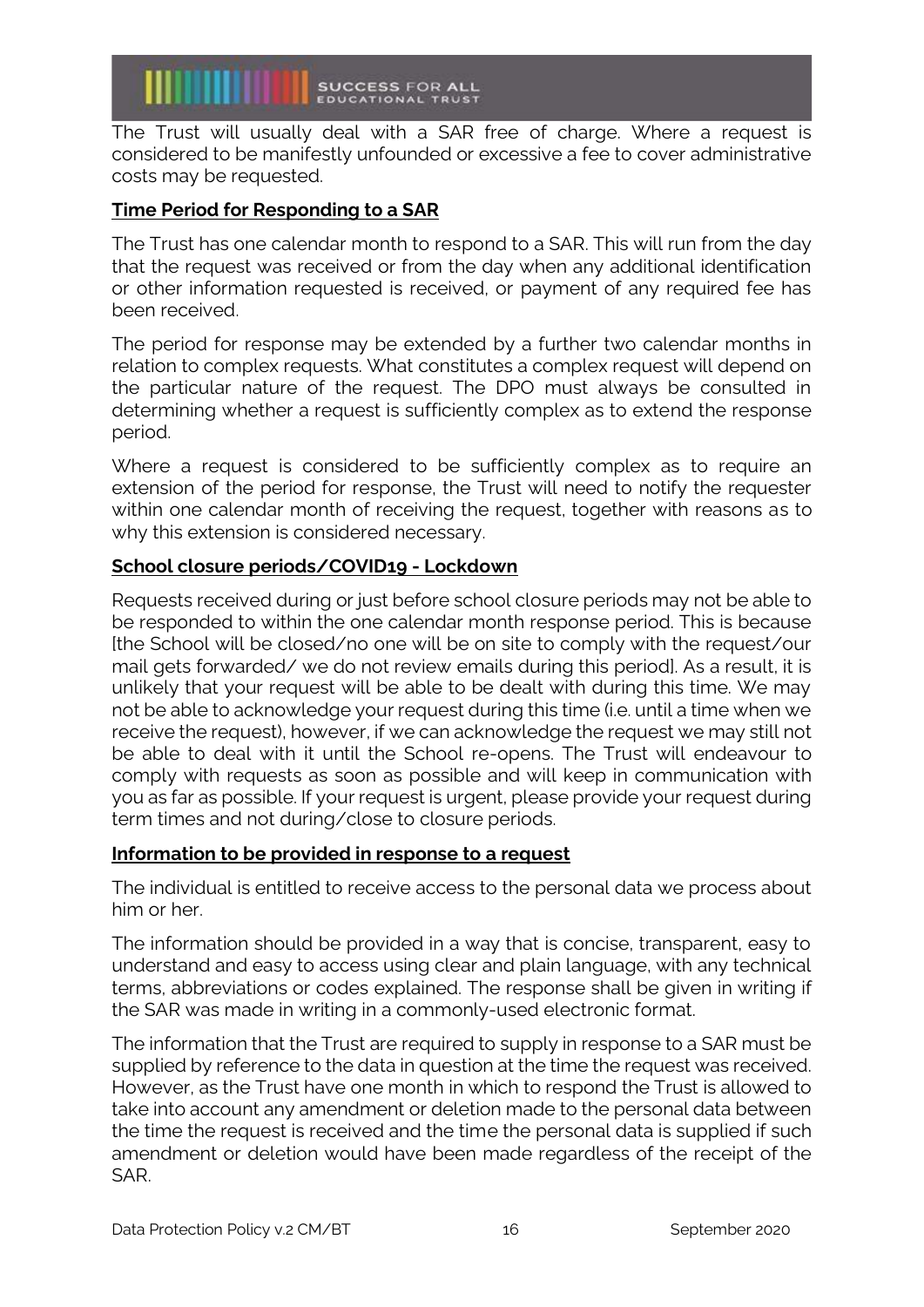

The Trust is therefore allowed to carry out regular housekeeping activities even if this means deleting or amending personal data after the receipt of a SAR. The Trust is not allowed to amend or delete data to avoid supplying the data.

### **How to locate information**

The personal data the Trust needs to provide in response to a data subject access request may be located in several of the electronic and manual filing systems. This is why it is important to identify at the outset the type of information requested so that the search can be focused.

## **Protection of third parties -exemptions to the right of subject access**

There are circumstances where information can be withheld pursuant to a SAR. These specific exemptions and requests should be considered on a case by case basis.

The Trust will consider whether it is possible to redact information so that this does not identify those third parties. If their data cannot be redacted (for example, after redaction it is still obvious who the data relates to) then the Trust do not have to disclose personal data to the extent that doing so would involve disclosing information relating to another individual (including information identifying the other individual as the source of information) who can be identified from the information unless:

- the other individual has consented to the disclosure; or
- it is reasonable to comply with the request without that individual's consent.

In determining whether it is reasonable to disclose the information without the individuals consent, all of the relevant circumstances will be taken into account, including:

- the type of information that they would disclose;
- any duty of confidentiality they owe to the other individual;
- any steps taken to seek consent from the other individual;
- whether the other individual is capable of giving consent; and
- any express refusal of consent by the other individual.

It needs to be decided whether it is appropriate to disclose the information in each case. This decision will involve balancing the data subject's right of access against the other individual's rights. If the other person consents to the school disclosing the information about them, then it would be unreasonable not to do so. However, if there is no such consent, the school must decide whether to disclose the information anyway. If there are any concerns in this regard then the DPO should be consulted.

### **Other exemptions to the right of subject access**

In certain circumstances the Trust may be exempt from providing some or all of the personal data requested. These exemptions are described below and should